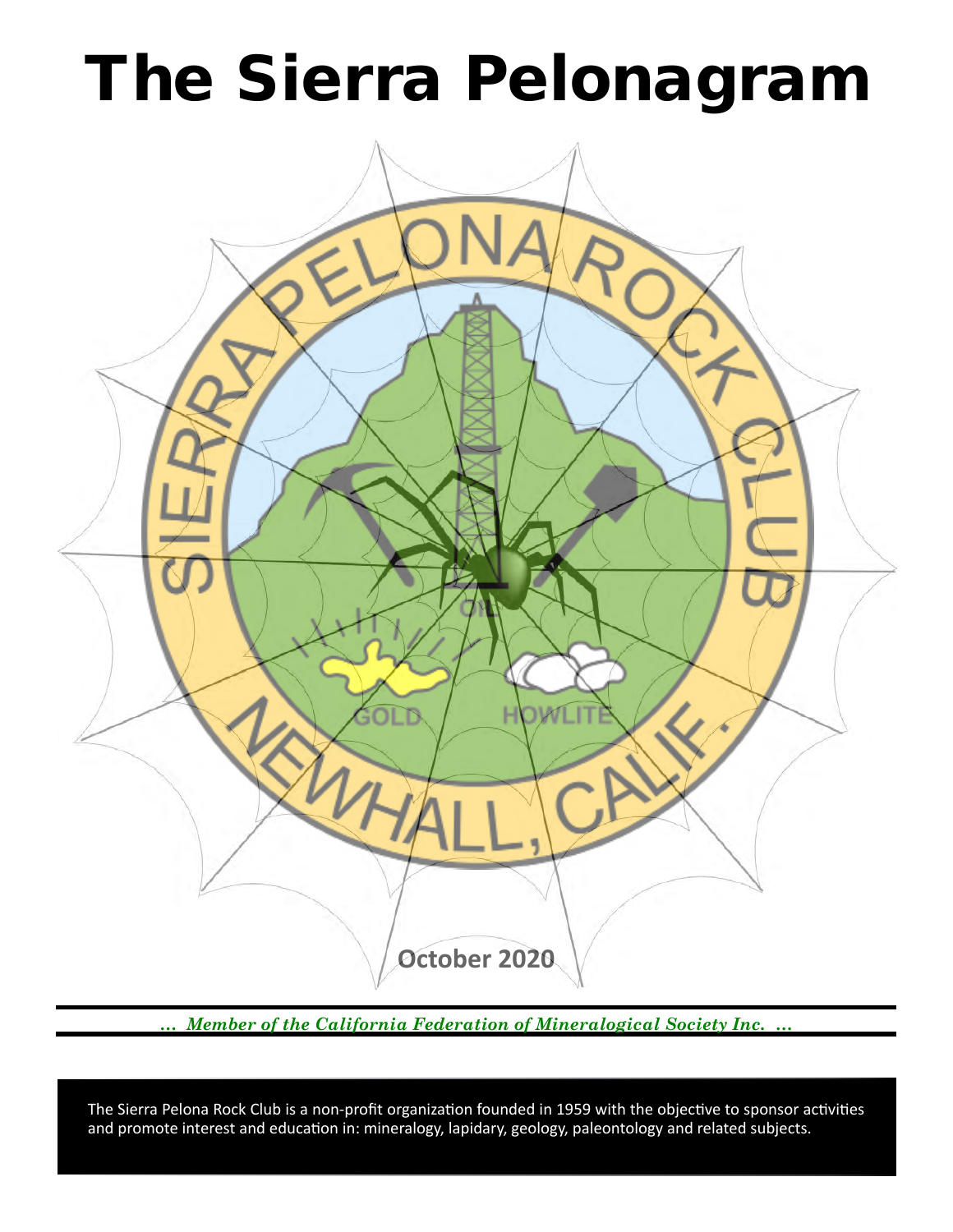

#### **Hi Everyone**

 What a year this has been! It is way past time to get everyone healthy and back to normal. I can't wait to see 2021! Can't be worse, right?

 As far as the club is concerned, we have had a couple Board meetings via Zoom, and the September General Meeting had 20 in attendance. It was nice seeing everyone, and I am looking forward to the October meeting for visiting friends and seeing the presentation that Evelyn has prepared. Also note that the meeting will be at 7pm. Attending members at the last Zoom meeting liked the time frame so we agreed to keep that time as long as we need to have our meetings via Zoom.

 At this time, unfortunately, Zoom is the only way we can visit as a group. With the cooler weather, I know many of you will head out to the desert with a couple friends for collecting, but just so you know, it is very important that members realize these trips aren't club sanctioned. It's an insurance (and legal) thing at this time. But if you go, be careful and have fun.

 So I hope we see all of you on October 20 at 7pm via Zoom. The invitation link will be emailed to all members a few days before.

Bill Webber President, SPRC

**October** Omid Aeen Alexander Hamilton Ashton Scott Katherine Webber

**November** Shana Brunes-Ruiz Frank Humelbaugh Jack Jenkins



# **Officers:**

President – Bill Webber Vice‑President – Julie Tinoco Secretary: Heidi Webber Treasurer –Shana Brunes-Ruiz Federation Director (CFMS/AFMS) --Evelyn Velie

# **Chairpersons:**

Claim--Linda Jenkins Donation Rock Table--Akiko Strathmann Equipment--Bill Webber Field Trips – Julie Tinoco Historian ‑Open Hospitality – Ron Rackliffe Membership – Heidi Webber Website-- Larry Holt Pelonagram Publisher, Editor – Heidi Webber Programs –Tina White Publicity –Bruce Velie Sunshine--Brigitte Mazourek

The Sierra Pelona Rock Club, is a member of the California and American Federation of Mineralogical Societies, Inc. (CFMS/AFMS). The general club meetings (Open to the public) are at 7:30 PM, on the 3rd Tuesday of each month at:

# **The Clubhouse of the Greenbrier Mobile Estates EAST 21301 Soledad Canyon Rd Canyon Country, CA 91351**

Contact the Club or the Sierra Pelonagram Editor at:

**Sierra Pelona Rock Club P.O. Box 221256 Newhall, Ca. 91322** Or e‑mail: hwebber@pacbell.net *Visit the SPRC website [www.sierrapelona.com](http://www.sierrapelona.com/)*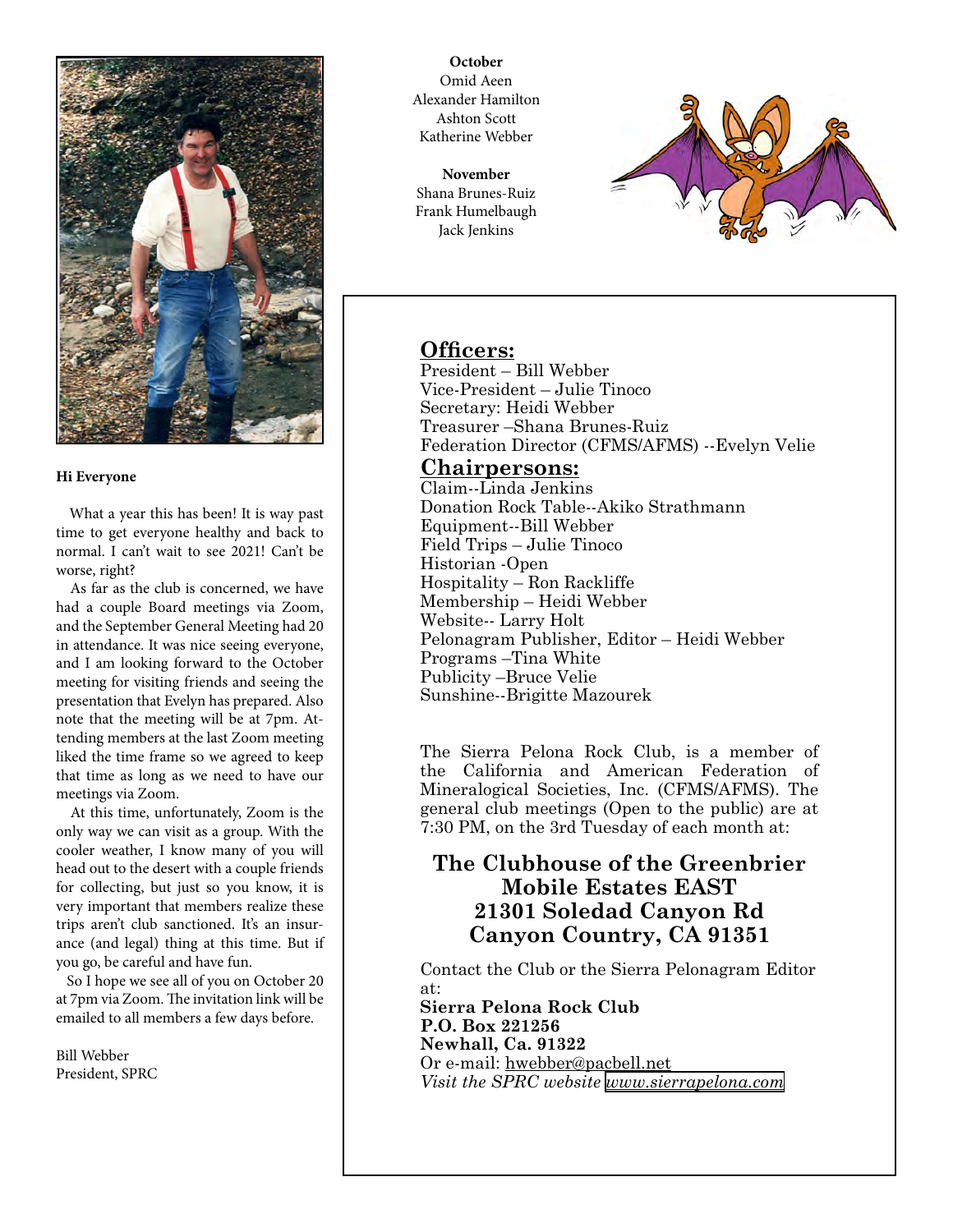# **SPRC General Meeting**

September 5, 2020 Via Zoom, Don Cogan-Moderator

 The meeting was called to order at 7pm. 20 people were in attendance; all were quite excited to see each other after such a long time. Evelyn Velie gave the CFMS report. They are in need of a secretary. There will be no break in CFMS dues as they have a very small margin after insurance and other annual fees are paid.

 Julie Tinoco said that because of COVID-19, there will be no field trips at this time. We will re-visit this in January. Members are allowed to do their own thing with others, of course, but there will be no club-sanctioned gatherings of any type.

Bill said there will be no workshops for the same reason.

 Everyone liked the 7pm time for the Zoom meetings, and so that is the time we will have our General Meetings until we can go back to our normal in-person meetings.

The meeting was adjourned at 7:30 and members continued to visit until around 8pm.

Respectfully Submitted

Heidi S Webber Secretary, SPRC



**SPRC Board Meeting** October 6, 2020 Via Zoom, Don Cogan-Moderator

 The meeting was called to order at 7:03pm. In attendance were Bill and Heidi Webber, Julie Tinoco, Don Cogan and Bruce and Evelyn Velie.

Shana had emailed the treasurer report, being unable to attend.

The minutes of September were presented. Julie approved/Heidi seconded. Passed.

Evelyn said that CFMS has also cancelled all events for the rest of the year. She also found a secretary for them.

Dues? We will ask Shana for more information before any decision is made.

 Tina wasn't able to attend the meeting. Evelyn said she had a program she would like to do via Zoom. Don said he would help her get the program on line. I said I would contact Tina to see if she was ready to do a Zoom presentation. (I did, she responded she would like Evelyn to do her program for October).

 Heidi said she upgraded her Zoom account to full status but isn't ready to take the reins yet. Don said he would be happy to do the October General Meeting and help any way he can. He deserves a great Thank You for being so available to us.

Evelyn motioned to adjourn/Heidi seconded, passed. The meeting adjourned at 7:45.

Respectfully Submitted

Heidi S Webber Secretary, SPRC



# **Dig Your Own Unique Opals From Nevada**

 Nevada is famous for its colorful black Opal You can dig Own Unique Opals in three areas open for rock hounds

Nevada is famous for its beautiful, colorful black Opal. The state contains some very rich precious opal beds and has produced some spectacular and extremely valuable specimens. The Virgin Valley opal beds in northwest Humboldt County are perhaps the most famous gemstone locality in Nevada. High quality precious opal emitting a multihued rainbow of color is found replacing wood or other plant material in this remote location.

 The Virgin Valley Opal field is in an isolated desert area south of Highway 140 about 25 miles southwest of Denio. Precious opal was first discovered here in 1905 and a number of claims were located at that time. Exploration of these deposits has been continued intermittently by various parties since that time. The opal field lies within an area approximately 5 miles wide and 10 miles long in certain beds outcropping along the walls and slopes of Virgin Creek Valley.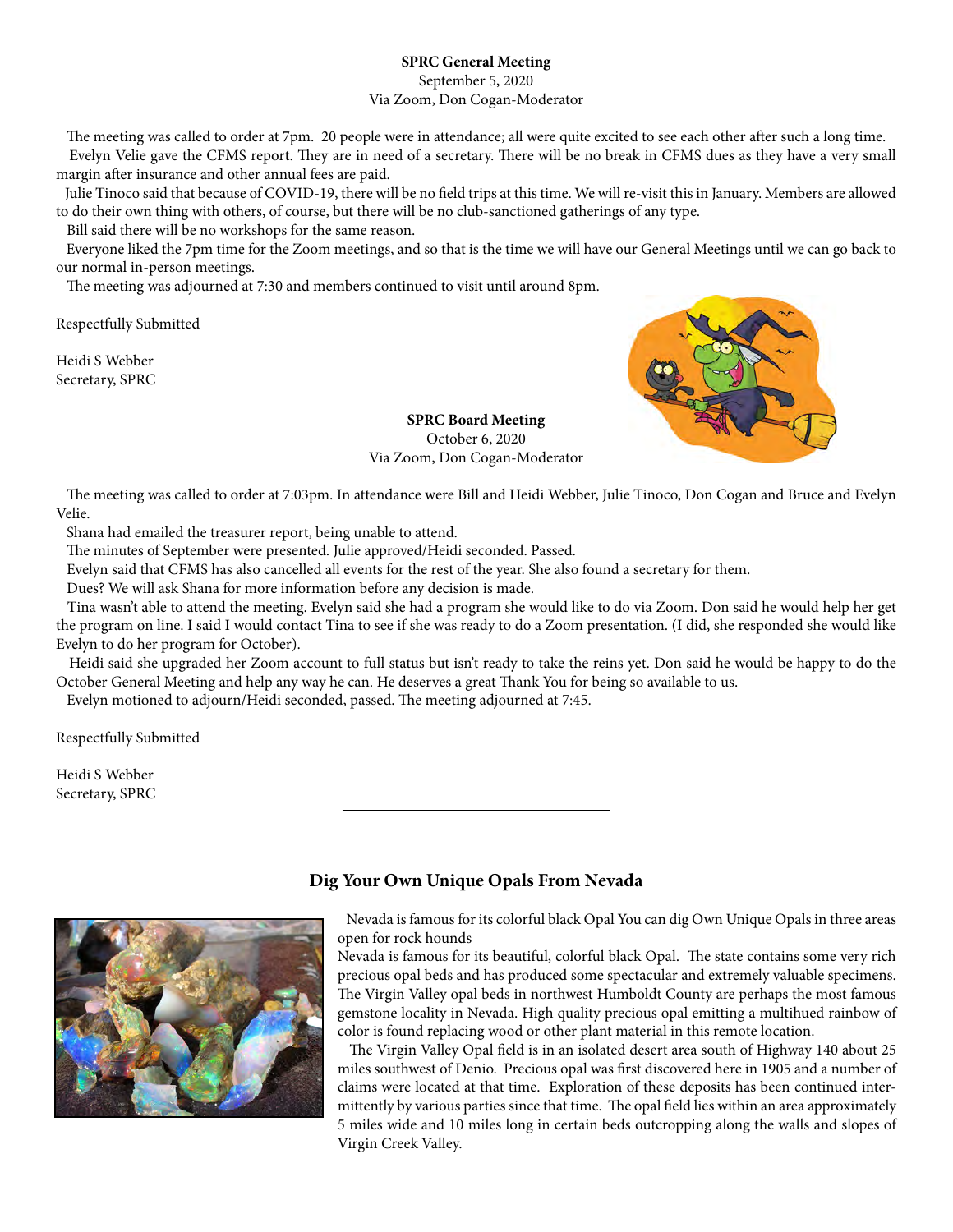### **Geology of the Area**

 The formations here consist of volcanic ash tough and mud originally deposited in shallow lakes. The sediments are in part overlain by lava flows. The sedimentary beds have been divided into upper middle and lower divisions the upper beds contain fossil remains in the form of bones and teeth of mastodon camels and other fauna while the middle beds contain silicified wood and plant remains is principally in these middle beds that the opal occurs in the form of wood casts. These productive beds are buried by overburden sometimes as much as 100 feet thick. Many of the plant remains in the opal beds are only partly replaced by silica and still contain considerable carbonaceous material. Precious opal is sparsely and irregularly distributed throughout the deposit, but comprises only a very small part of it.



 Many opal experts consider the Virgin Valley material to be some of the best, brightest and most beautiful opal yet discovered. The Virgin Valley deposits produce a wide variety material from intensely colored crystal opal to some of the world's finest black opal. Brilliant flashes of red, blue, yellow, green and all the rest of the rainbow emanate from these spectacular gems.

 There are areas at Virgin Valley which are open to rockhounds who would like to pay to dig for the fiery precious black opal. You have a couple of different options, tailings diggings or bank diggings.

> The three areas open for rock hounds are: *(Prices and accessibility may have changed, be sure to contact the mine before you go.)*

### **Rainbow Ridge Mine**

Owned and operated by the Hodson family since 1949.Rainbow Ridge Opal Mine is located in Northwest Nevada, approximately 135 miles from Winnemucca, Nevada, and approximately 100 miles from Lakeview, OR. The closest town is Denio, NV, which is 35 miles away. Denio Junction has reopened and food, fuel and rooms are available. Tailings fee is \$100.00 per person per day. Address: Sage Brush Rd, Winnemucca, NV 89445

## **Royal Peacock Mine**

Since 1981, the Royal Peacock Opal Mine has been open to the public as a pay-to-dig mine. It has yielded countless world-class precious opal specimens during that time. Digging isn't cheap, though. They charge \$190 per person per day to dig in the fire-opal-rich bank area and \$75 to dig in the mine dumps and tailings (piles of rock extracted from the mine). Address: 10 Virgin Valley Rd, Denio, NV 89404

# **Bonanza Opal Mine**

The Bonanza Opal Mine is renowned for its fire opals. Since the early 1900s, the Virgin Valley has had a reputation for producing unique, world-class precious gemstones. At Bonanza, you can dig for opals amidst the rugged beauty of the Virgin Valley in northern Nevada. The fee is \$70.00 per person/day. Children 12 and under are FREE with paid adult. Address: 10 Virgin Valley Rd, Denio, NV 89404

*Reference: The Amazing Geologist*

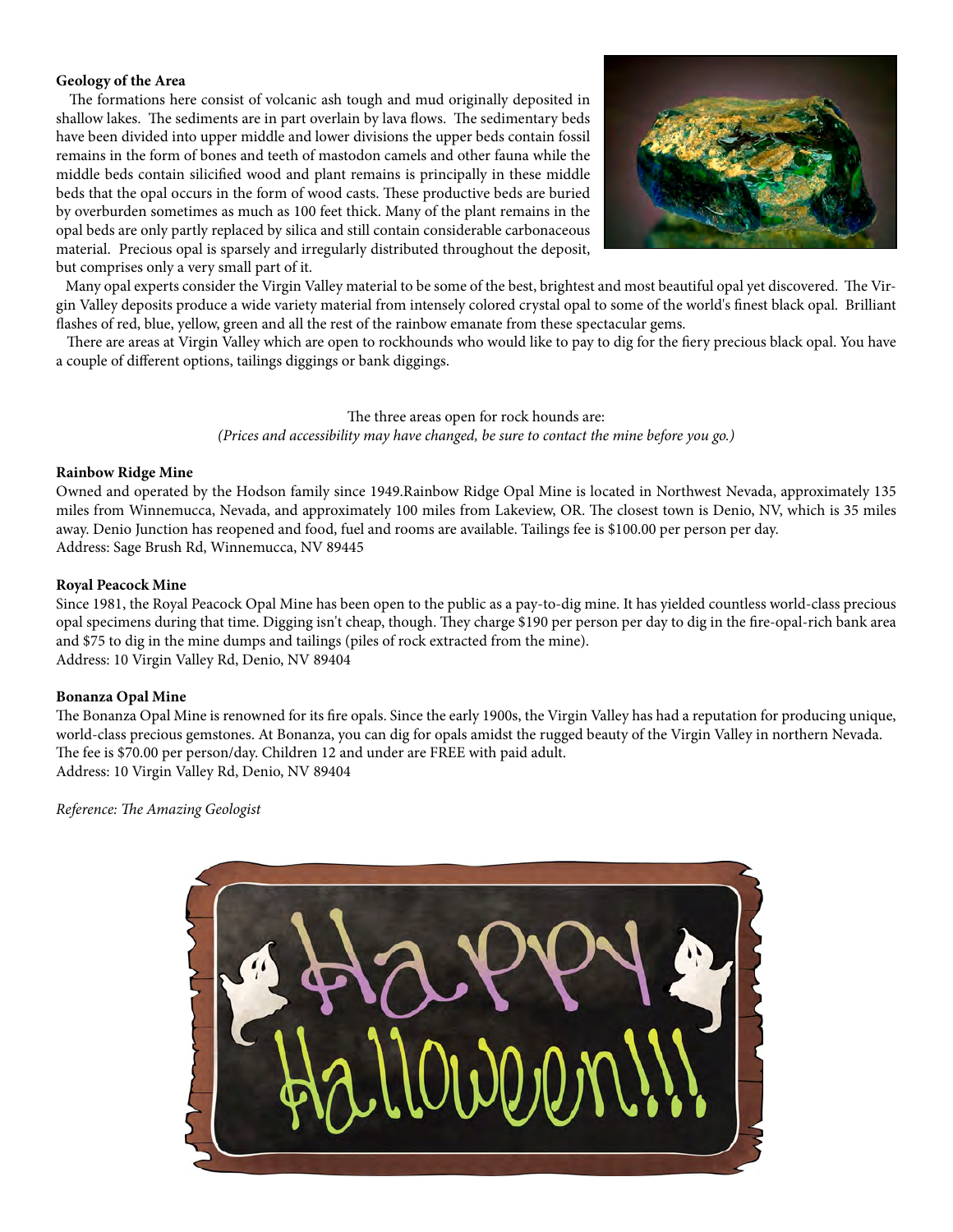# **Obsidian: Volcanic Glass**

#### **Obsidian Definition and Origin**

 **If you've ever held a black glassy arrowhead, you've held obsidian. Before it was expertly shaped into a sharp point, obsidian was formed through a complex and rare earth process.**

 **Obsidian is a naturally occurring volcanic glass. It is formed during the eruption of felsic lavas, which are distinguished by having high concentrations of the chemical element silica. Because of their high silica content, felsic lavas do not behave like the mafic, or silica-poor, lavas we see on the island of Hawaii.**

 **Silica forms bonds with oxygen in lava creating linked molecule chains. These linked molecule chains are called polymers and the process of forming them is called polymerization. Polymers increase the viscosity, or resistance to flow, of the lava.**

 **A more familiar example of substances with differing viscosities is the difference between** 

**honey and water. Water has very low viscosity, so it flows very easily, whereas honey has a high viscosity and flows much more slowly. The silica-rich lavas that form obsidian flow extremely slowly due to the effects of polymerization of the silica atoms.**

#### **Properties**

 **Obsidian is marked by its absence of crystals. To understand the formation of obsidian, we must first review how crystals form. You can think of the components in minerals as building blocks. In order for minerals to grow, the correct blocks must be present and they must be able to connect in the lava.**

 **The chains of polymers in the felsic lava get in the way of mineral components connecting with each other to form crystals. Also, the overall high viscosity of the lava prevents much movement from occurring. Because crystals cannot form in this situation, the lava cools into a volcanic glass containing no crystals!**

 **Obsidian is mineral-like, but not a true mineral because as a glass it is not crystalline; in addition, its composition is too complex to comprise a single mineral. It is sometimes classified as a mineraloid. Though obsidian is usually dark in color similar to mafic rocks such as basalt, obsidian's composition is extremely felsic.**

 **Obsidian consists mainly of SiO2 (silicon dioxide), usually 70% or more. Crystalline rocks with obsidian's composition include granite and rhyolite. Because obsidian is metastable at the Earth's surface (over time the glass becomes fine-grained mineral crystals), no obsidian has been found that is older than Cretaceous age.** 

 **This breakdown of obsidian is accelerated by the presence of water. Having a low water content when newly formed, typically less than 1% water by weight, obsidian becomes progressively hydrated when exposed to groundwater, forming perlite.**

 **Pure obsidian is usually dark in appearance, though the color varies depending on the presence of impurities. Iron and magnesium typically** 



*Snowflake Obsidian*

**give the obsidian a dark brown to black color. Very few samples are nearly colorless.**

 **In some stones, the inclusion of small, white, radially clustered crystals of cristobalite in the black glass produce a blotchy or snowflake pattern (snowflake obsidian). Obsidian may contain patterns of gas bubbles remaining from the lava flow, aligned along layers created as the molten rock was flowing before being cooled. These bubbles can produce interesting effects such as a golden sheen (sheen obsidian).**

 **An iridescent, rainbow-like sheen (rainbow obsidian) is caused by inclusions of magnetite nanoparticles.** 

#### **Appearance**

 **A common misconception about obsidian is that its dark color is due to having crystallized from mafic lava. Mafic lavas crystallize to form basalt, which is also dark in color. Obsidian is commonly a translucent dark brown or black.**

 **Unlike basalt, obsidian's dark color is due to high amounts of impurities rather than the presence of dark colored minerals. The color of obsidian depends on the chemical composition of the impurities.**

 **A unique type of obsidian is called snowflake obsidian due to the presence of radiating cristobalite, a light-colored material. This obsidian variant is commonly used for jewelry.**

#### **Occurrence**

 **Obsidian can be found in locations which have experienced rhyolitic eruptions. It can be found in Argentina, Armenia, Azerbaijan, Australia, Canada, Chile, Georgia, Greece, El Salvador, Guatemala, Iceland, Italy, Japan, Kenya, Mexico, New Zealand, Papua New Guinea, Peru, Scotland, Turkey and the United States.** 

 **Obsidian flows which may be hiked on are found within the calderas of Newberry Volcano and Medicine Lake Volcano in the Cascade Range of western North America, and at Inyo Craters east of the Sierra Nevada in California.**

 **Yellowstone National Park has a mountainside containing obsidian located between Mammoth Hot Springs and the Norris Geyser Basin, and deposits can be found in many other western U.S. states including Arizona, Colorado, New Mexico, Texas, Utah, Washington, Oregon and Idaho. Obsidian can also be found in the eastern U.S. states of Virginia, as well as Pennsylvania and North Carolina.**